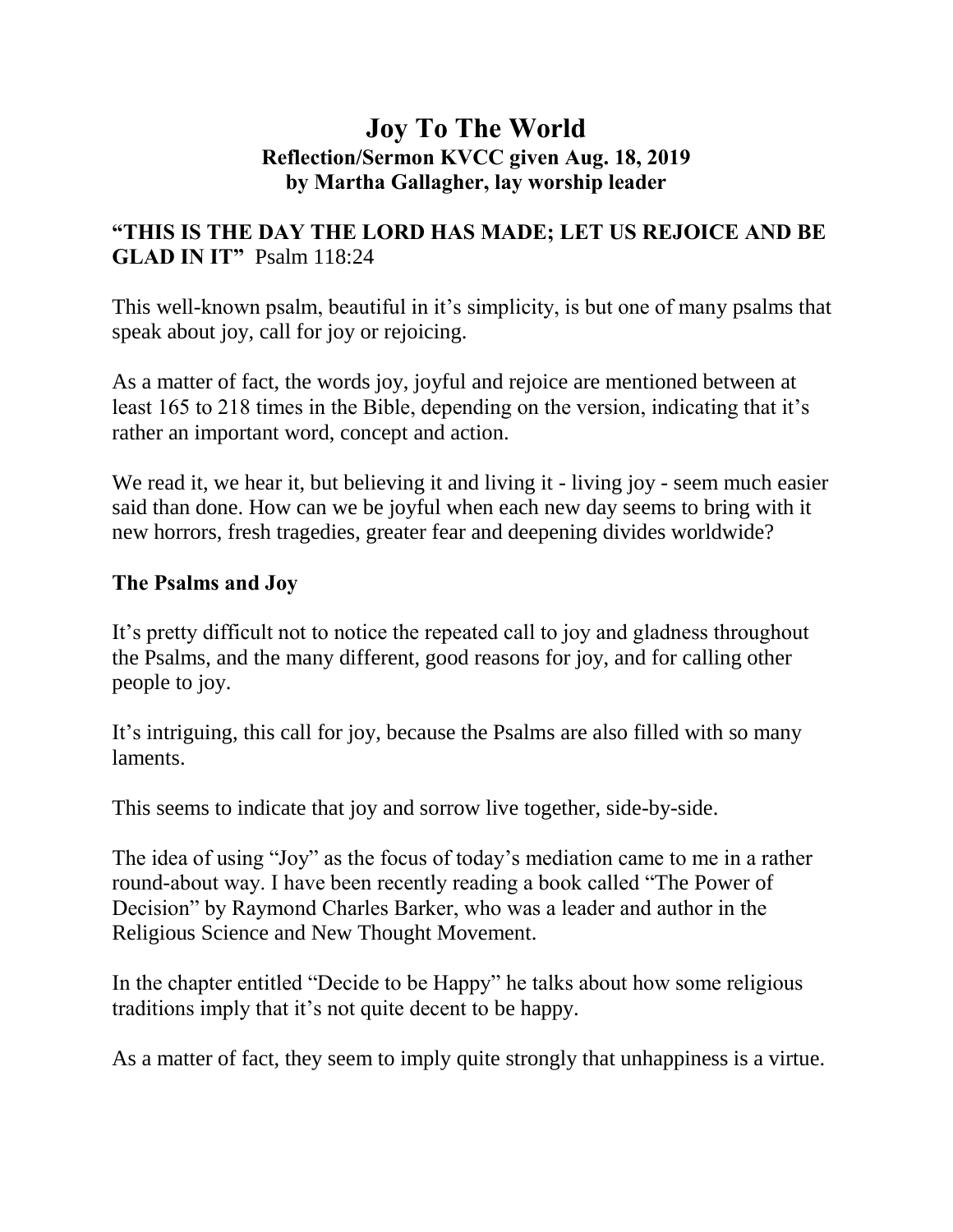He says at one point, "There is a great need for a well-know artist to paint a picture of Jesus smiling, and another one of him laughing. I am sure that he smiled and laughed often.

Great spiritual ideas are not born in gloomy minds. Gloomy, depressed minds are not the womb of creativity. They spawn negatives, not positives.

The mind of Jesus had to be a rejoicing one, for the truths that appeared by means of him are eternal verities.

They have made men and women happy, and are still doing so. They lift the spirits. They console the depressed. They heal the sick. They prosper those who can accept them. They make glad the heart.

Such truths came out of a rejoicing mind that knew It's source and drew upon It."

Wow - fascinating! But as fascinating as it all was, what I kept going back to was the idea of Jesus smiling - and laughing! "The mind of Jesus must have been a rejoicing one..." JOY!

As we read the Bible we know that Jesus went through many sorrows, trials and tribulations, but to then think of Jesus having a mind that rejoices - this illuminated Jesus Christ, God incarnate - "of the flesh" - as a real, complete "Deity in human form" to me.

### **WHAT IS JOY?**

Let's take a step back for a moment and actually define the word "Joy".

Webster's dictionary defines Joy as "a condition or feeling of high pleasure or delight; happiness or gladness."

To me, "joy" in the context of biblical teachings goes so much deeper than this definition.

And I wondered...

# **ARE JOY AND HAPPINESS THE SAME THING?**

Amazingly, much research has been done and there is much written about this!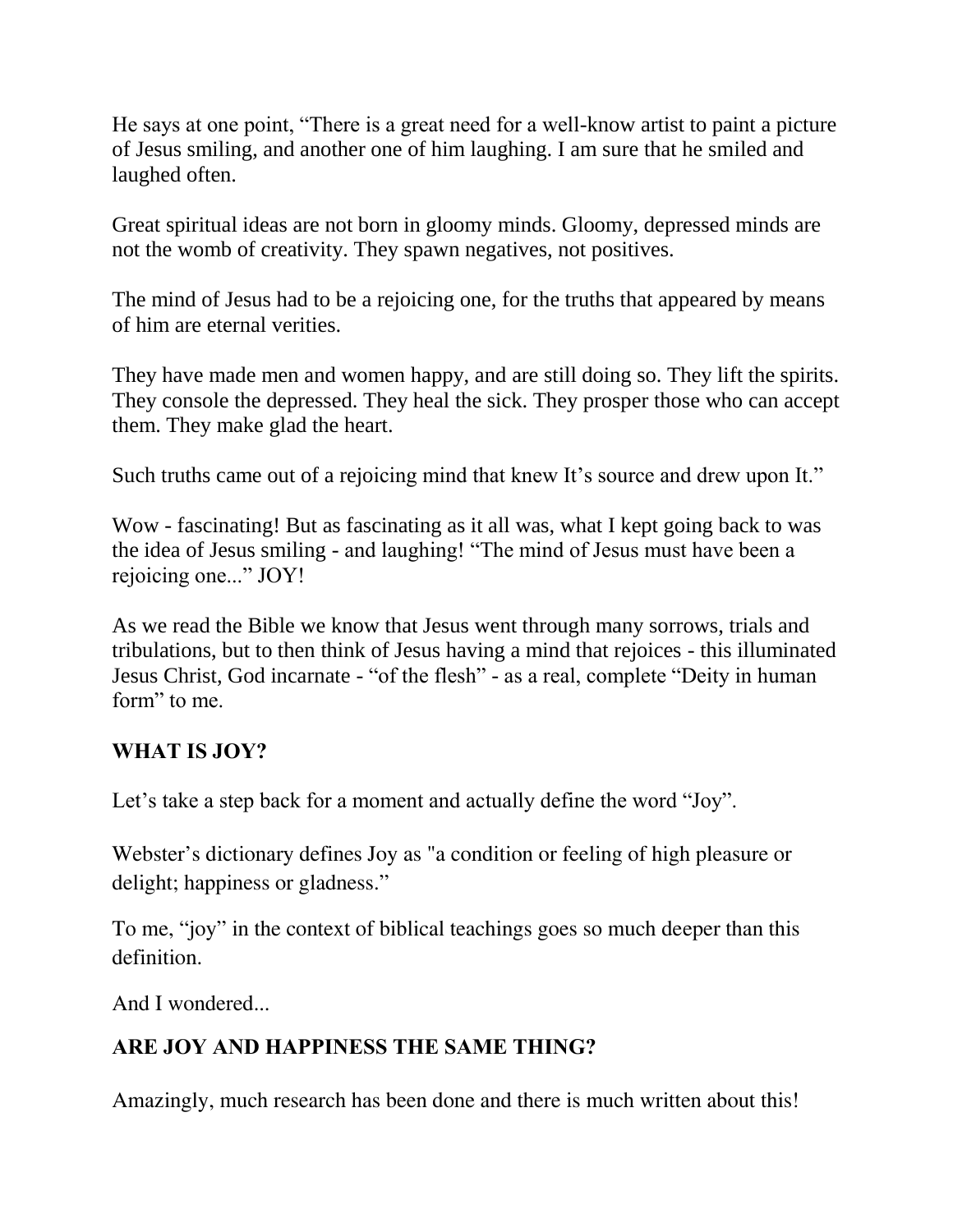Joy is something that lasts.

Happiness is something that is temporary.

Joy springs from within and is an internal experience.

Happiness is caused by external circumstances or experiences.

Joy brings with it a feeling of contentment and confidence which can take us through a storm in our life-journey.

Happiness is not present when we are in the midst of a storm; it just vanishes.

Joy is a conscious commitment to be happy, to have a sense of gratitude and contentment despite life's challenges.

Happiness is a blurred emotion.

Happiness tends to be externally triggered and is based on other people, things, places, thoughts and events.

Joy is more consistent and is cultivated internally. It comes when you make peace with who you are, why you are and how you are.

Joy is a lasting inward experience.

#### **IN THE BIBLE**

We see that joy and sorrow often - usually - go hand in hand. We think we live in terrible times - but taking a look at so many of the stories in the Bible it is easy to see that there have been many terrible times; truly terrible times. When Jesus was born it was a terrible time - and his birth added to the terrible times.

So, how can we be filled with joy? Joy can feel so insubstantial; being joyful so shallow; rejoicing to be almost ludicrous; sinful.

These were the questions that kept running through my mind, even as I read Bible passage after Bible passage about joy. How? Joy? Really?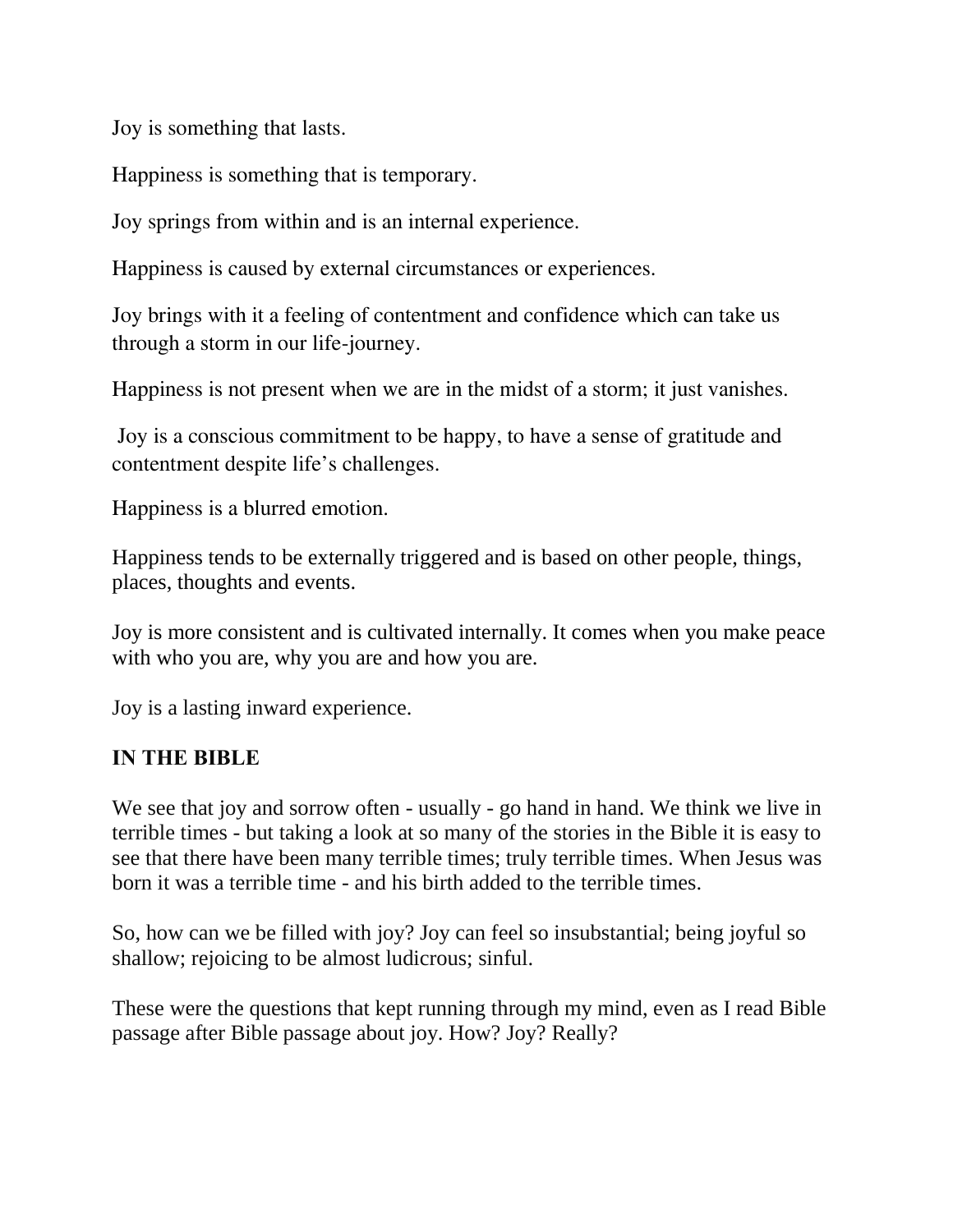It hit me like a bolt of lightening the other night. I was here at the gathering on Tuesday evening discussing the Climate Crisis and Spirituality - a great evening. With all the questions, science, action called for and positivity displayed, I felt in the room a powerful mixture of struggling hope and overwhelming despair. Just as the meeting ended, it was as if a huge boulder came crashing in through the roof and smashed into the pew in front of me!

We had talked about everything except "the elephant in the room" - and what might actually be a big part of the answer! The ONE thing that made everything possible, one of the strongest underpinnings of Christianity, the element that gives JOY much of it's strength and substance.

Not Love, although Love is what wraps this all together; what cradles it all and is at the heart.

I'm talking about FAITH.

How can we be joyful in the face of so much sorrow and difficulty?

Faith; faith lifts joy up. And Joy infuses Faith.

We'll have to leave exploring FAITH more deeply for another time.

I came to see joy as many of the varied and colorful threads that weave together the fabric of Christian belief and living.

On my "Journey to Joy," as I came to refer to my preparing for, researching materials and gathering inspirations for today, I discovered that there have been many people who have written and spoken on the subject of JOY in the Christian traditions - very effectively and eloquently.

Their insightful words continue to make me think deeply on the word "Joy" itself, the idea, the concept - and the Christian expression of Joy.

I'd like to share with you the words of Mary Luti, found in an online UCC Daily Devotional for Joy [\(https://www.ucc.org/daily\\_devotional\\_for\\_joy\)](https://www.ucc.org/daily_devotional_for_joy):

# **"IT WAS ALL ABOUT JOY**